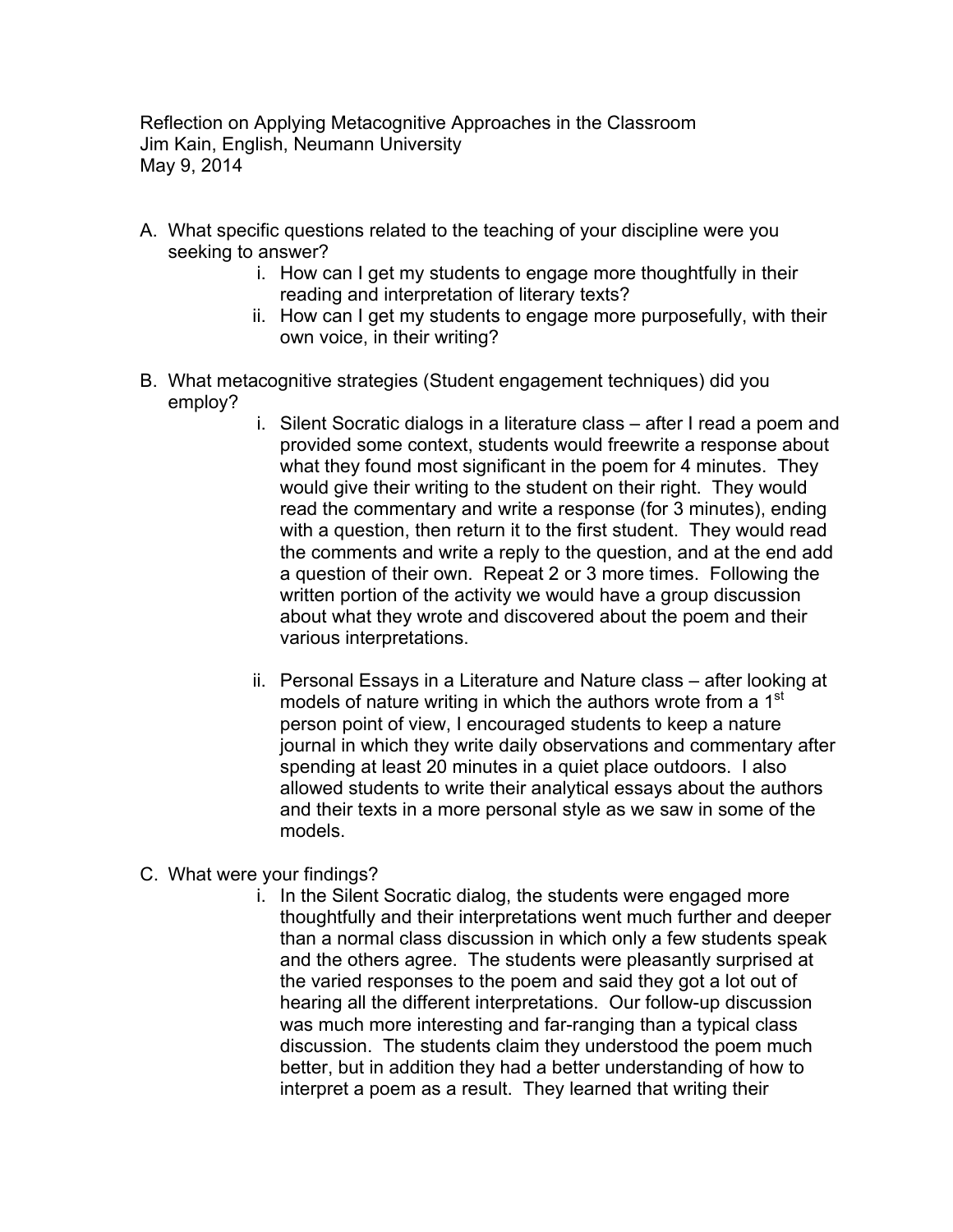thoughts and asking and answering questions with other students was critical to developing a better understanding of what they were reading. They said they never would have interpreted the poem that well without this process.

- ii. Personal Essays the students enjoyed the relaxed expectations that came with writing in the  $1<sup>st</sup>$  person. As a result their writing was clearer and more meaningful. Their writing began to take on a more intentional tone as they wrote more directly about what they observed and what that meant to them. They were agreed that this approach made them more interested in their subjects, made them pay more attention to what they were saying in their writing, and that they enjoyed writing them much more than any typical academic essay.
- D. What surprised you most about your findings?
	- i. How quickly the students engaged with these strategies and put themselves into the assignment – it seemed to reveal a hunger for this kind of personal engagement with active learning. In fact, they didn't see it that way; they saw it more as fun and creative.
	- ii. It didn't really surprise me too much, because I know we are all more energized by activities in which we can be creative and find personal meaning.
- E. How has your approach to teaching evolved as a result of participating in this initiative?
	- i. I feel more confident in my experiments with new strategies. By working with others and sharing ideas, I don't feel so alone in challenging the status quo, but I also feel energized by the positive feedback and stories from other faculty. I am more comfortable trying new things and I'm anxious to share ideas with my colleagues.
	- ii. By sharing our work with other Sepche faculty, I realize the challenges are common throughout higher ed, but we are onto some state of the art practices in helping our students develop long-term learning.
- F. What are your next steps?
	- i. Build in more opportunities to use both of these strategies in my classes.
	- ii. Look more closely at how my courses are designed in order to build a more intentional, scaffolded approach to develop reading and writing skills. For example, use the personal essay to build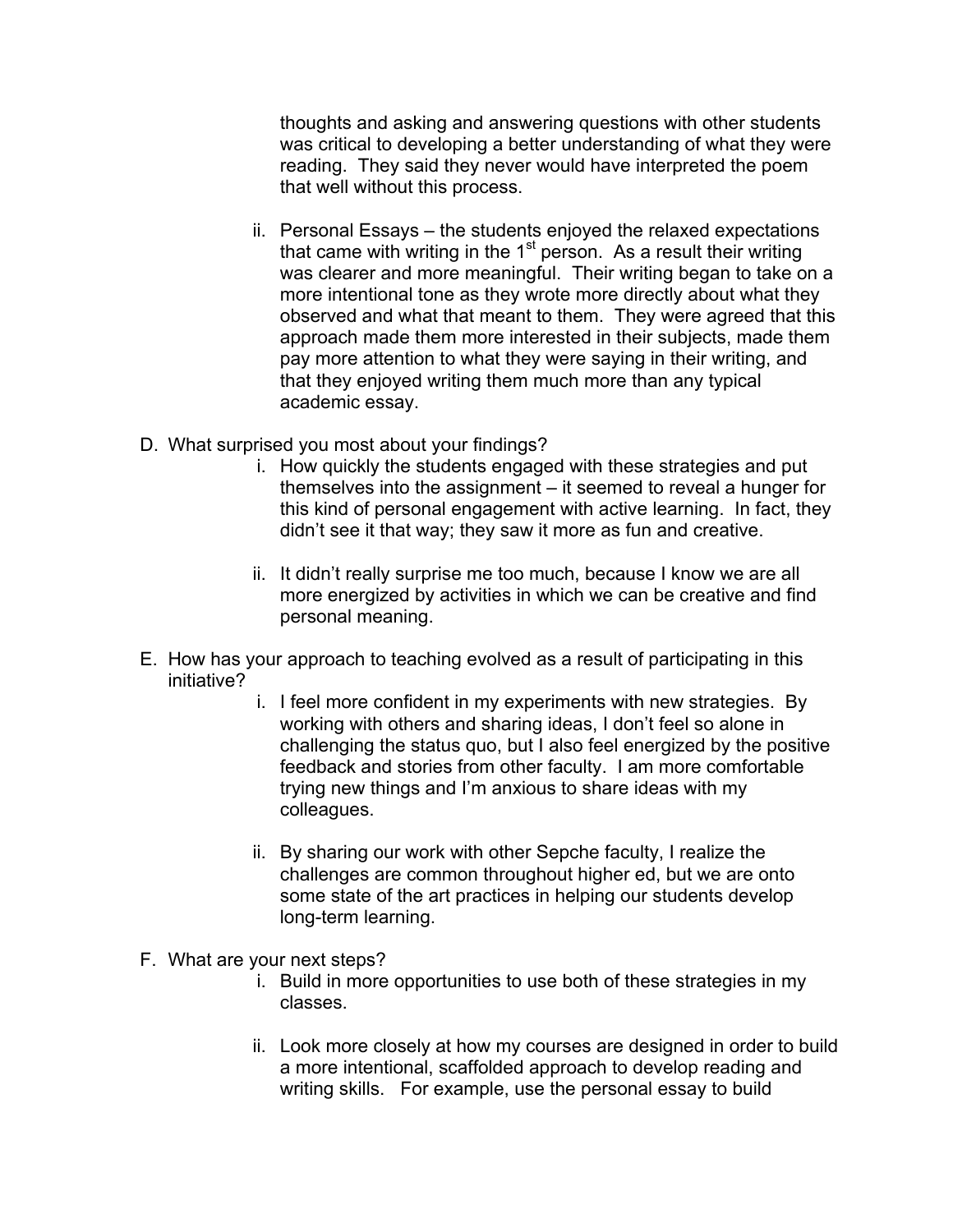confidence in voice, then introduce levels of formality in logical, purposeful gradations.

- iii. Create a mechanism for collecting student feedback about the effectiveness of these strategies. I currently use a mid-term survey in some classes, but I need to develop one for every class.
- G. How will you share your findings with your colleagues?
	- i. I'd like to continue working with this group, if we are to continue.
	- ii. I've offered to chair the Faculty Development Committee of the Faculty Senate in order to have some input regarding development opportunities for sharing best practices and current theory.
	- iii. Plan some workshops or presentations to share some of these activities.
- H. What improved practices did you discover or confirm in the process of participating in this project?
	- i. Confirmed that there is brain-based research supporting the kinds of student-centered learning activities that I have found effective.
	- ii. Confirmed that colleagues are finding many of the same strategies effective in their own courses, in their own ways.
	- iii. Confirmed that engaging the students in ways that stir their curiosity, creativity, and collaboration is much more effective than traditional models of teaching in higher ed.
	- iv. Confirmed that student-centered learning activities require more intentional planning, more improvisation, more risk-taking, and more letting go of control on my part.
- I. Would you participate in a future project?
	- i. Certainly.
- J. If you answer to question "I" was "yes," what might you do differently to improve student outcomes?
	- i. Start to apply these strategies earlier in the semester, gauge their effectiveness, tweak them for improvements, and take advantage of opportunities to share ideas with other faculty more often throughout the semester.
- K. What variables or outcomes would you have liked to measure that weren't measured in this effort?
	- i. I'm not sure yet, but I would like to collect more written feedback from students about the strategies that work (or don't) for them – so far I have mostly received oral feedback.